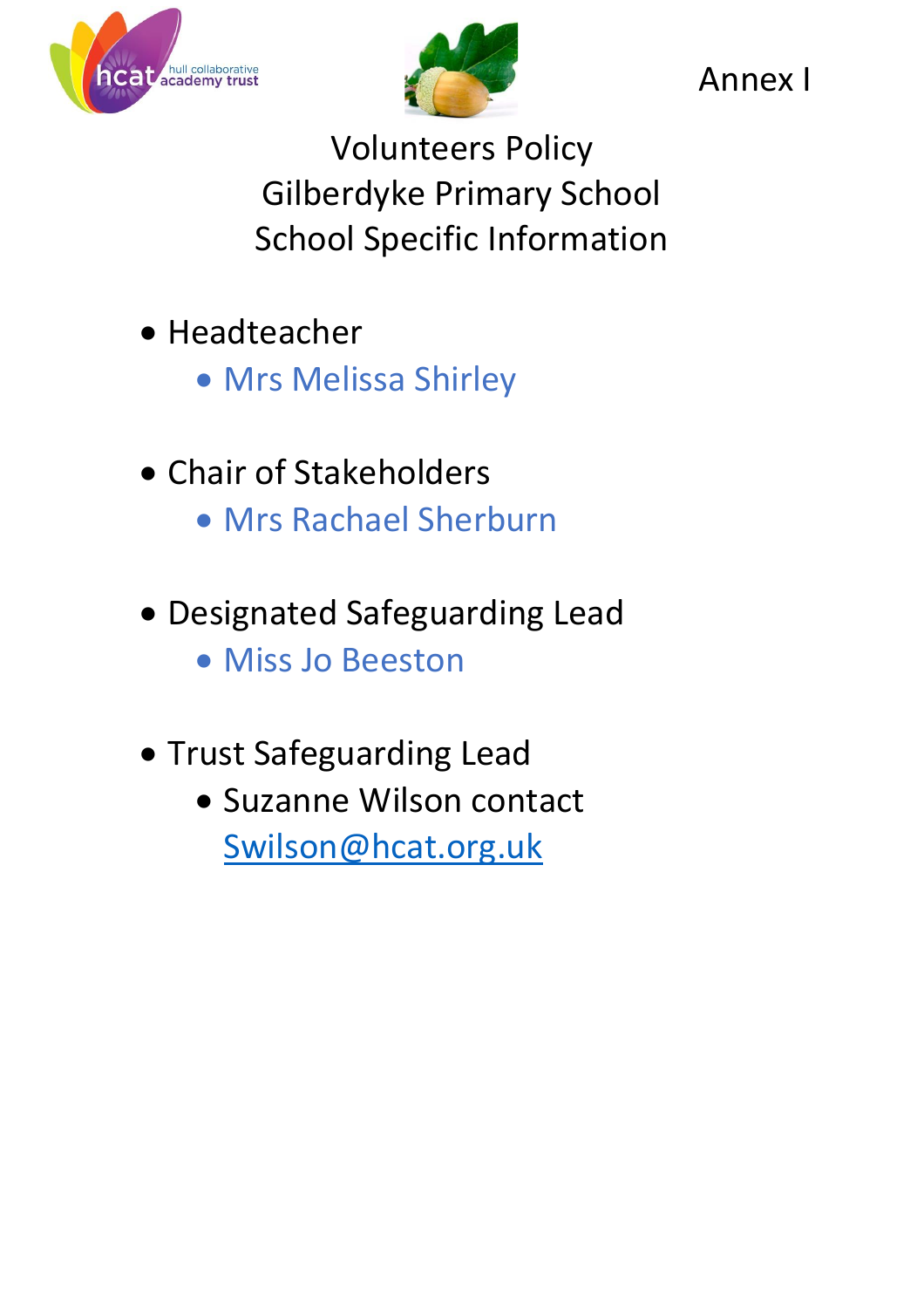

# **Volunteers Policy**

**Date issued: Feb 2019 Ratified by the Trust Board: Review Date: Feb 2022**

Other related academy policies that support this Volunteers Policy include:- Child Protection, E-Safety, Safer Recruitment, Staff Code of Conduct & Whistle Blowing.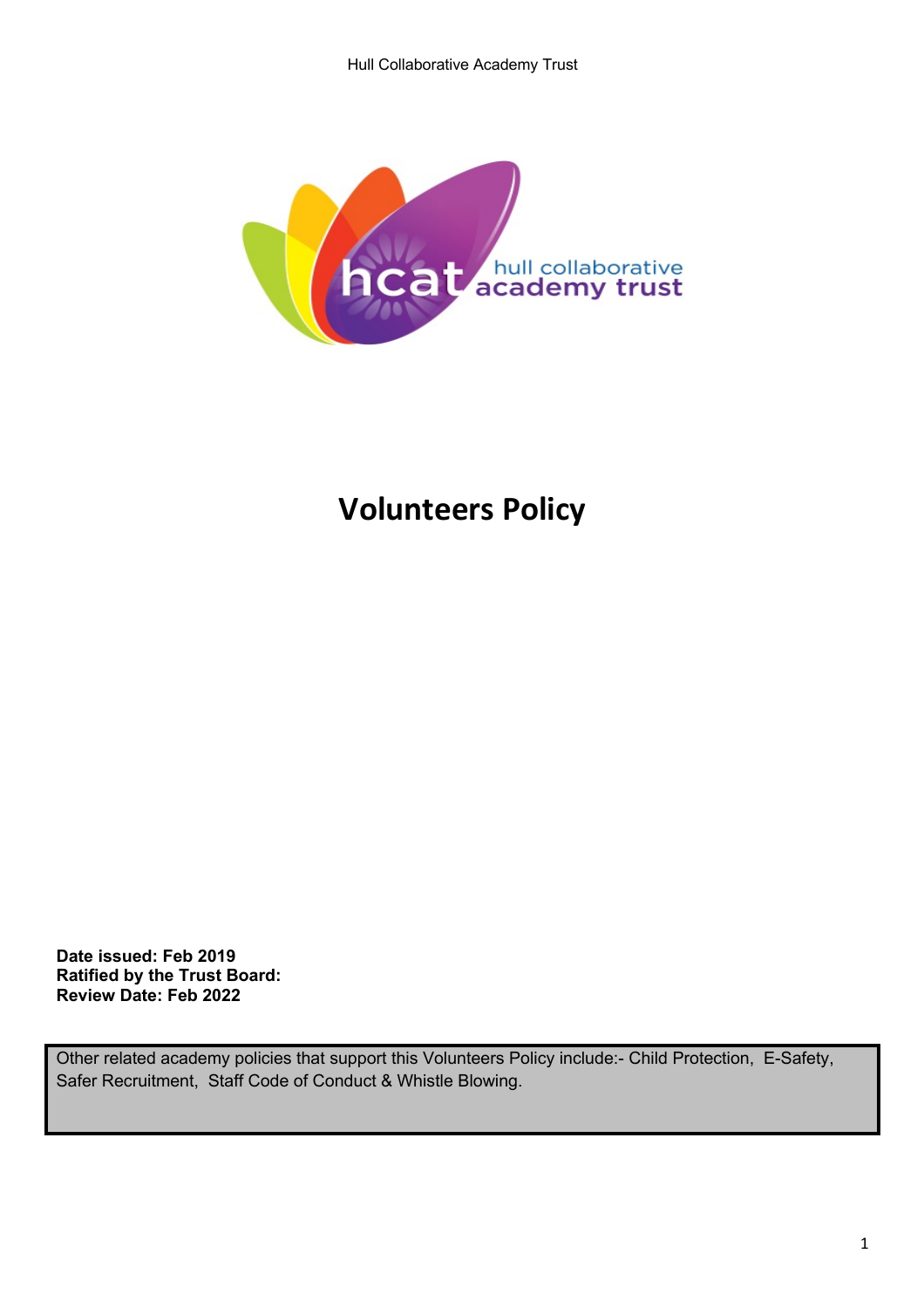#### Hull Collaborative Academy Trust

Volunteers at HCAT Schools bring with them a range of skills and experience that can enhance the learning opportunities of children. We welcome and encourage volunteers from the Local Community. A volunteer is an unpaid adult who provides support to a School.

# **The types of activities that volunteers are engaged in might include:**

- hearing children read
- working with small groups of children
- working with individual children
- undertaking arts and craft activities with children
- supporting teachers to run after-school clubs
- working with children on the computer
- accompanying school visits.

# **Becoming a Volunteer**

Anyone wishing to become a volunteer, either for a one-off event or on a more regular basis should approach their child's class teacher or the school office.

Volunteers will be asked to complete an application form (Appendix 1) which requires two character referees to be given. An Induction Meeting with the School Business Manager will also be held prior to the volunteer starting to work with the children.

Before starting in School and to ensure the safety of all our pupils at all times, volunteers may require a DBS check dependant on supervision arrangements. In addition any volunteers working with children 5 years or under during the school day will be asked to complete a childcare disqualification declaration.

On your first day at school all volunteers will have to complete an Induction Programme with the School Business Manager and will be provided with relevant policies:

- E-safety Policy
- HCAT code of conduct
- Behaviour Policy
- Child Protection Policy

# **Confidentiality**

Volunteers in School are bound by our Confidentiality Policy. All staff members, voluntary helpers and visitors should be aware that information relating to individual children or members of staff is totally confidential. Whilst in School, volunteers may hear conversations which are of a confidential nature. These cover aspects such as children's academic progress, misbehaviour, or home circumstances. All information relating to individual children and staff is totally confidential and volunteers must respect this.

#### **Issues affecting children:**

Any concerns that volunteers have about the children they work with/come into contact with should be shared with the class teacher and NOT with the parents of the child or any persons outside School. These comments, particularly if taken out of context, can cause distress to the parents of the child if not heard directly from the School. A situation may arise in School, where the duty to the child is greater than that to the parent.

# **Issues affecting adults in School:**

All adults in our School can expect their personal and health issues to remain confidential unless:

- it impinges on their terms of contract;
- it endangers pupils or other members of staff;
- there is a legal obligation to disclose such information;
- it is necessary for legal proceedings;
- despite the duty of confidence the staff member's interest or the wider public interest justifies disclosure.

Volunteers who are concerned about anything another adult in the School does or says should raise the matter with the Senior Leadership Team.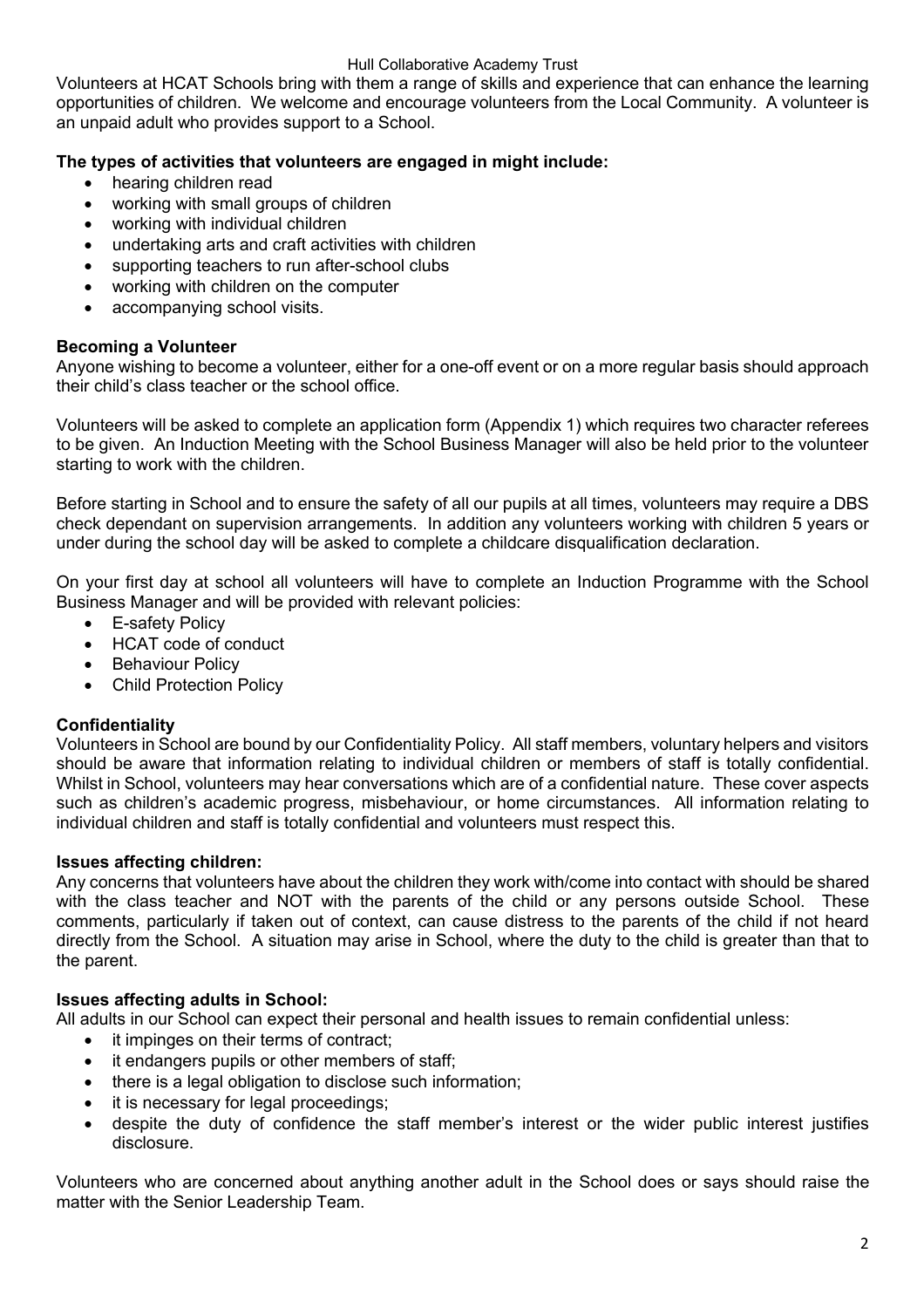#### **Child Protection**

If a child discloses something, this information should be shared promptly with the child's teacher or Child Protection Co-ordinator. We cannot offer unconditional confidentiality when a child discloses something; however reassurance can be given that the best interest of the child will be maintained.

#### **Supervision**

All volunteers work under the supervision of the class teacher to which they are assigned.

Although teachers retain responsibility for children at all times, this does not require volunteers to be in their direct supervision at all times. Volunteers should feel confident to carry out the task they have been assigned and should seek further advice/guidance from the teacher in the event of a query or problem regarding a child's behaviour or understanding of a task.

#### **Health and Safety**

All Schools have a Health and Safety Policy which is available on request. Class teachers should ensure that volunteers are clear about emergency procedures (eg fire evacuation) and about any safety aspects associated with a particular task (eg using cookery equipment). If a volunteer attends a School trip, their emergency contact details will be requested. Volunteers need to exercise due care and attention and report any obvious hazards or concerns to the class teacher, Senior Leadership Team.

#### **Complaints Procedure**

Any complaints made about a volunteer or by a volunteer will be referred to the Senior Leadership Team for investigation.

The School has the right to take the following actions:

- speak with the volunteer about a breach in the volunteer agreement:
- offer an alternative placement for a volunteer;
- inform the volunteer that they are no longer required to help within School.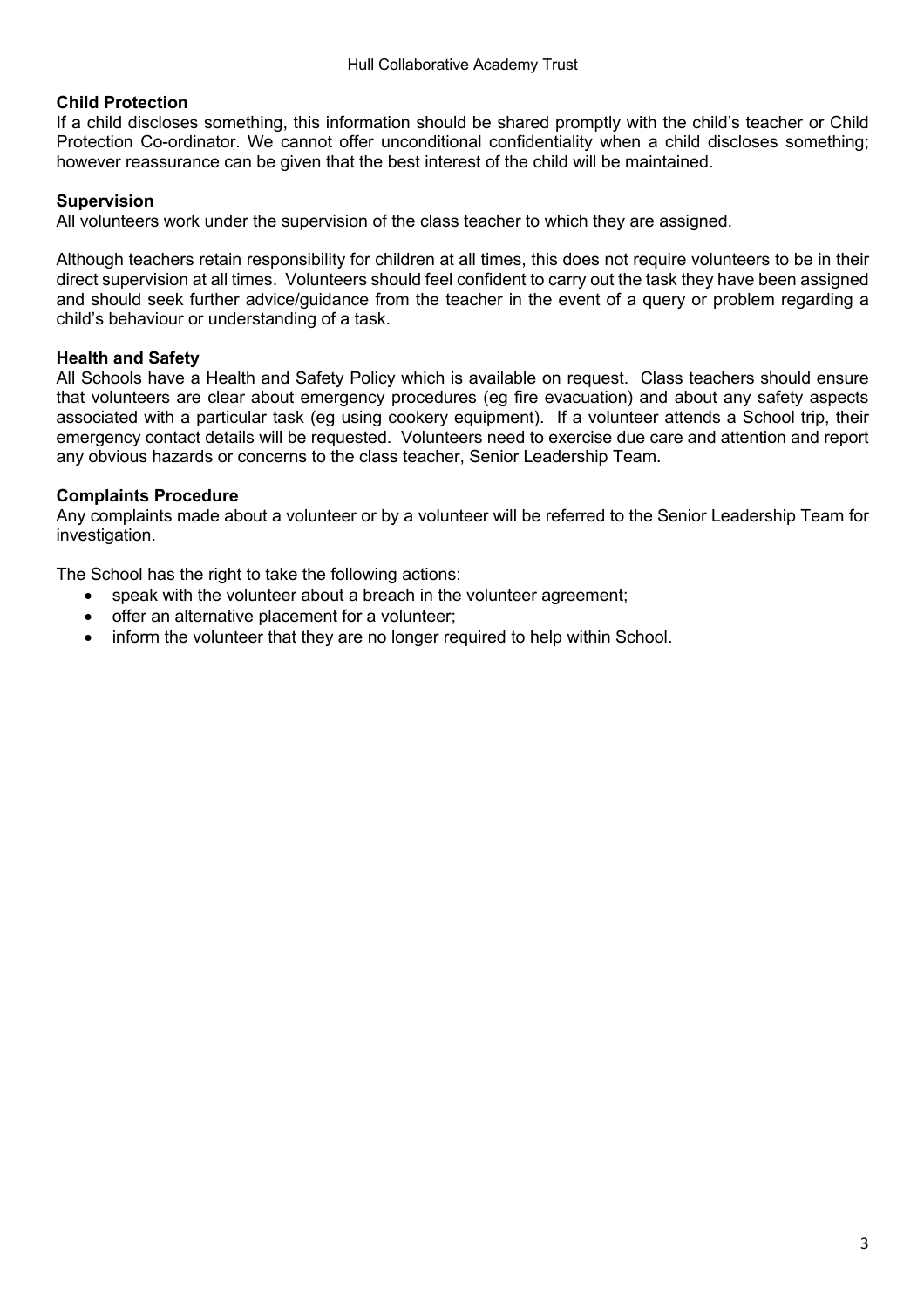#### Hull Collaborative Academy Trust **Appendix 1**

#### **Volunteer Application and Declaration**

HCAT Schools operate a Child Protection Policy to safeguard young people from physical, sexual and emotional abuse. Because of this we ask all those who work with young people to fill in this application form and supply details and references

The work which our volunteers and staff undertake involves working and contact with children and young people and is therefore exempt from the provisions of the Rehabilitation of Offenders Act 1974. All convictions, however old, must be declared. All information given will be treated in the strictest confidence and will not be used to discriminate against unfairly. Please note that our process involves checks with DBS. By signing this form you give permission for us to contact your referees and permission to access the register and records detailed above.

| Name:                                                                                                   | Previous Surname:      |  |
|---------------------------------------------------------------------------------------------------------|------------------------|--|
| Telephone No:                                                                                           | Date of birth:         |  |
| Place of birth:                                                                                         | Nationality:           |  |
| National Insurance Number:                                                                              |                        |  |
| Address:                                                                                                |                        |  |
|                                                                                                         |                        |  |
|                                                                                                         |                        |  |
|                                                                                                         |                        |  |
| Post Code:                                                                                              | Years at this address: |  |
| If less than 5 years at the above address please give details of previous address (s) to cover 5 years: |                        |  |
|                                                                                                         |                        |  |
|                                                                                                         |                        |  |
|                                                                                                         |                        |  |
|                                                                                                         |                        |  |
|                                                                                                         |                        |  |

# Please give details of any experience of working with children or young people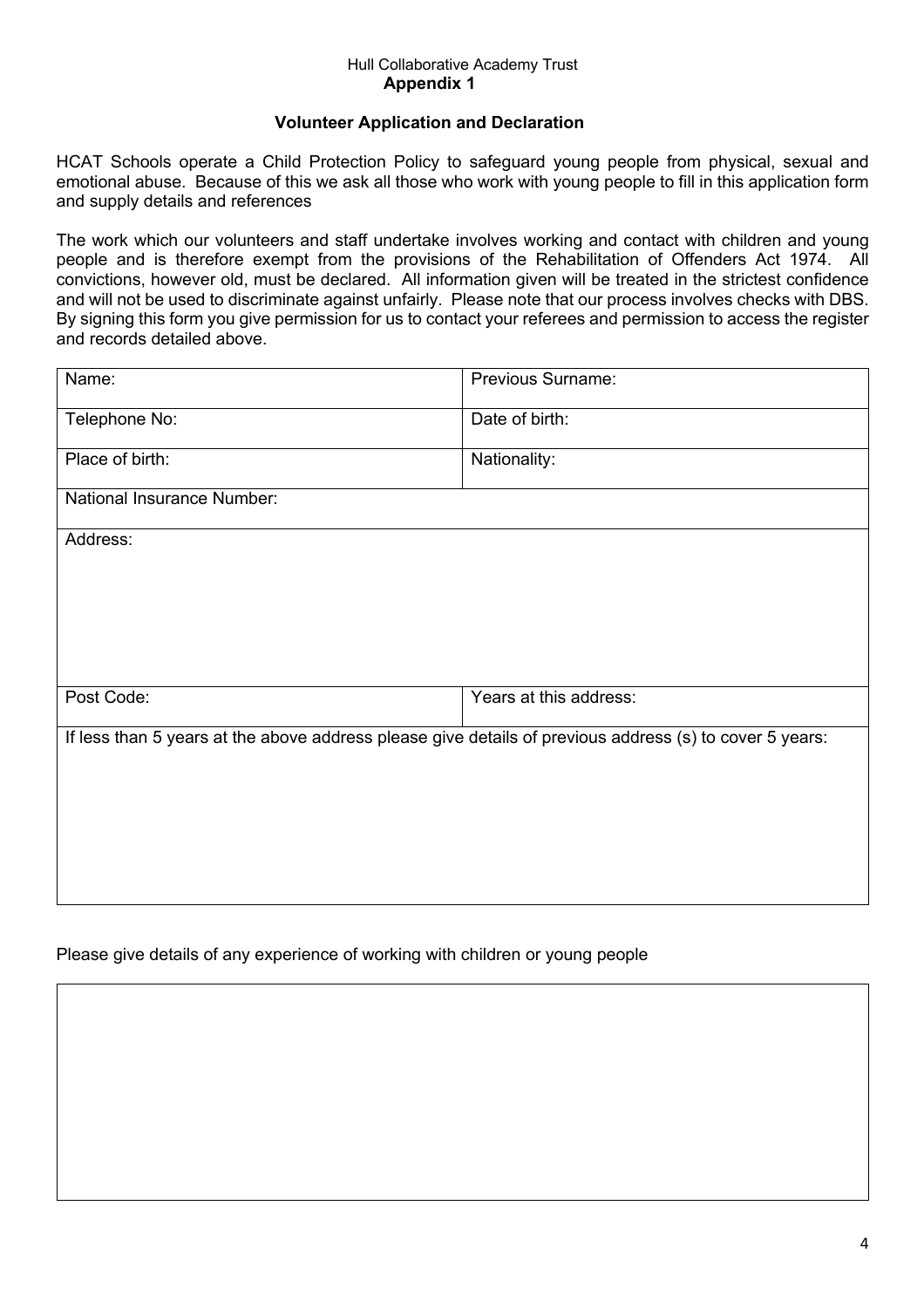The school would like to know what you want to gain from volunteering at our school.

Please give the names and address of two local independent references **(not family)** we can contact to verify the information you have supplied, one of who can comment on your experience of working with young people.

**1st Reference 2nd Reference** Name: Name: How do you know this person? How do you know this person? Address: Address:

Telephone No: Telephone No:

#### **Declaration**:

Have you ever been convicted of a criminal offence or been the subject of a Caution or of a Bound over Order?

**YES/NO** – If yes, please state the nature and date(s) of the offence(s)

Is there any other information that we should know about that might preclude us from offering your employment with us?

**YES/NO** – if yes, please state below or on a separate sheet:

Name:

Signature: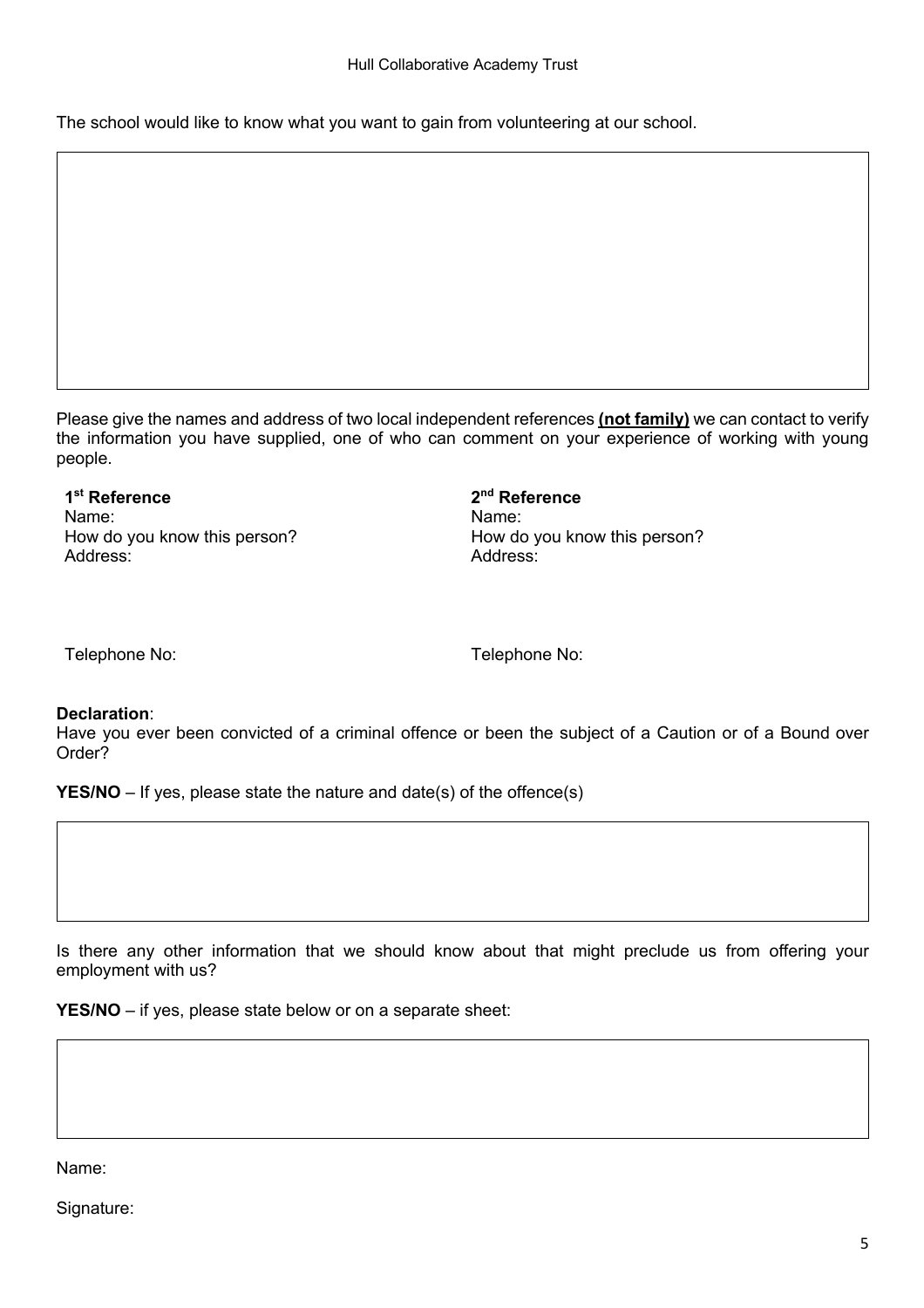Date:

# **Appendix 2**

#### **CONFIDENTIAL Volunteer Reference Request**

Name:

Address:

The above person has expressed an interest in working at an HCAT Primary School and has given your name as a referee in accordance with our Chid Protection Policy. If you are happy to complete this reference, all the information contained on the form will remain absolutely confidential, and will only be shared with the organisation's senior staff as and when required. We would appreciate your being extremely candid in your evaluation of this person.

How long have you known this person?

In what capacity?

What attributes does this person have which would make them suitable to work in this school?

How would you describe their personality?

Please comment on this person's experience of working with children and young people, and comment on their suitability for this work.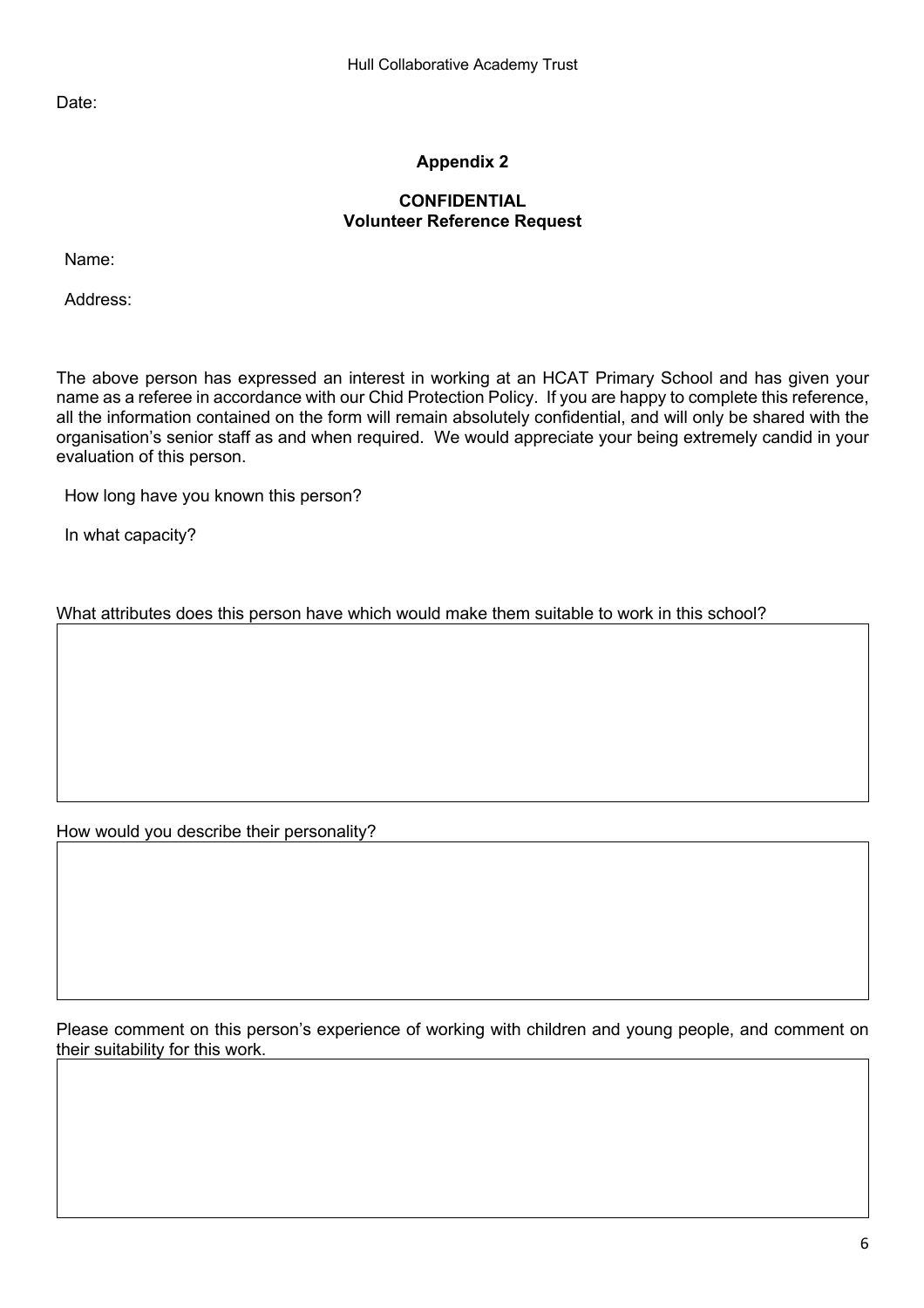This post involves substantial access to children and young people. As an organisation committed to the welfare and protection of children, we are anxious to know if you have any reason at all to be concerned about this applicant being in contact with children or young people

Please answer **YES/NO** – if you have answered **YES** or if for any reason we feel a need to, we will contact you in confidence.

Signed: Print Name: Telephone:

Thank you for your assistance.

#### **Appendix 3**

#### **VOLUNTEER ASSESSMENT FORM – DBS**

On the 10<sup>th</sup> September 2012, a number of legislative changes were made to the Disclosure and Barring Service. A decision was made that from this date schools would be no longer permitted to have blanket policies in place whereby all volunteers are checked against the Children's Barred List.

Schools need to establish whether a volunteer is eligible for a Children's Barred List check by assessing the level of supervision they will receive whilst carrying out their duties.

To help determine whether a volunteer does require a check against the Children's Barred List we have created this 'Volunteers Risk Assessment' form, which must be completed and submitted along with the DBS application form. A copy of the form must also be retained by the school as Ofsted may explore with Senior Leaders and Governors how your school reached its decision on the level of check.

It is important to remember that if an individual is not eligible for this check, but still requires an enhanced DBS, information will be disclosed on their certificate of any relevant cautions, convictions, warnings etc…